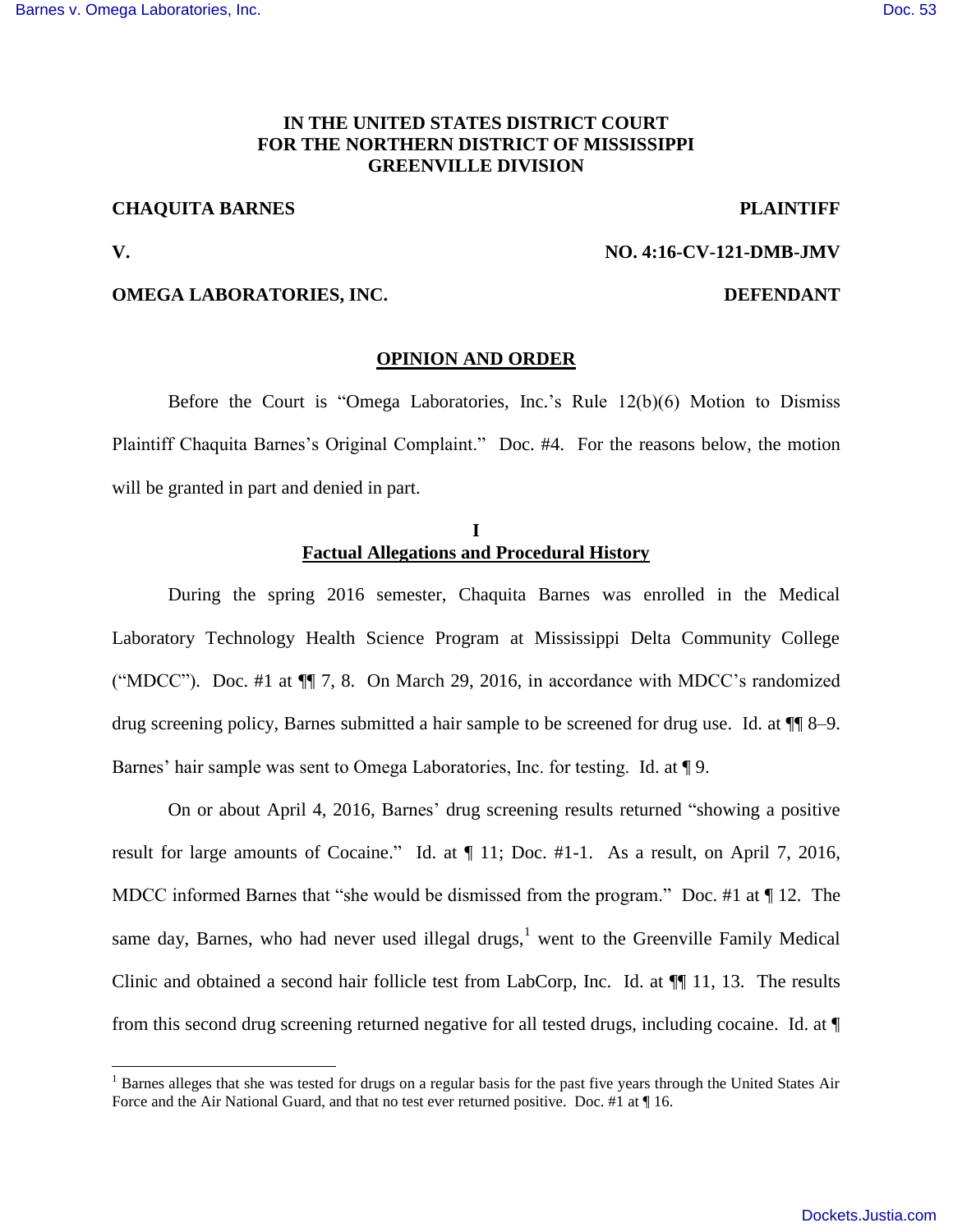14; Doc. #1-2.

 Barnes notified the Vice President of Student Services at MDCC of the negative results and asked to be retested but her request was denied. Doc. #1 at ¶ 17. Barnes appealed her dismissal from MDCC but the dismissal was upheld. Id. at  $\P$  17–18; Doc. #1-3. Due to her dismissal, Barnes did not receive credit for the spring 2016 semester and was not reimbursed for fees and tuition paid. Doc. #1 at ¶ 20. To reapply for admission into the program, Barnes must "undergo a 10-week drug rehabilitation program at her own expense, even though she has never taken or used any illegal drugs." Id. at ¶ 19.

 On June 13, 2016, Barnes filed a complaint in this Court against Omega, alleging causes of action for negligence, and "defamation and slander." Doc. #1. Barnes seeks "to recover the full amount of monetary damages under Mississippi law," including damages for past and future mental anguish and loss of enjoyment of life. Id. at ¶ 29. On August 1, 2016, Omega filed a motion to dismiss Barnes' complaint under Federal Rule of Civil Procedure 12(b)(6). Doc. #4. On August 15, 2016, Barnes responded in opposition to the motion to dismiss, Doc. #14; and Omega replied on August 22, 2016, Doc. #19.

# **II Standard**

"The pleading standards for a Rule 12(b)(6) motion to dismiss are derived from Rule 8 of the Federal Rules of Civil Procedure, which provides, in relevant part, that a pleading stating a claim for relief must contain 'a short and plain statement of the claim showing that the pleader is entitled to relief." In re McCoy, 666 F.3d 924, 926 (5th Cir. 2012). Under Rule 12(b)(6), "[t]he central issue is whether, in the light most favorable to the plaintiff, the complaint states a valid claim for relief." Taylor v. Shreveport, 798 F.3d 276, 279 (5th Cir. 2015) (quoting Great Plains Trust Co. v. Morgan Stanley Dean Witter & Co., 313 F.3d 305, 312 (5th Cir. 2002)). Under this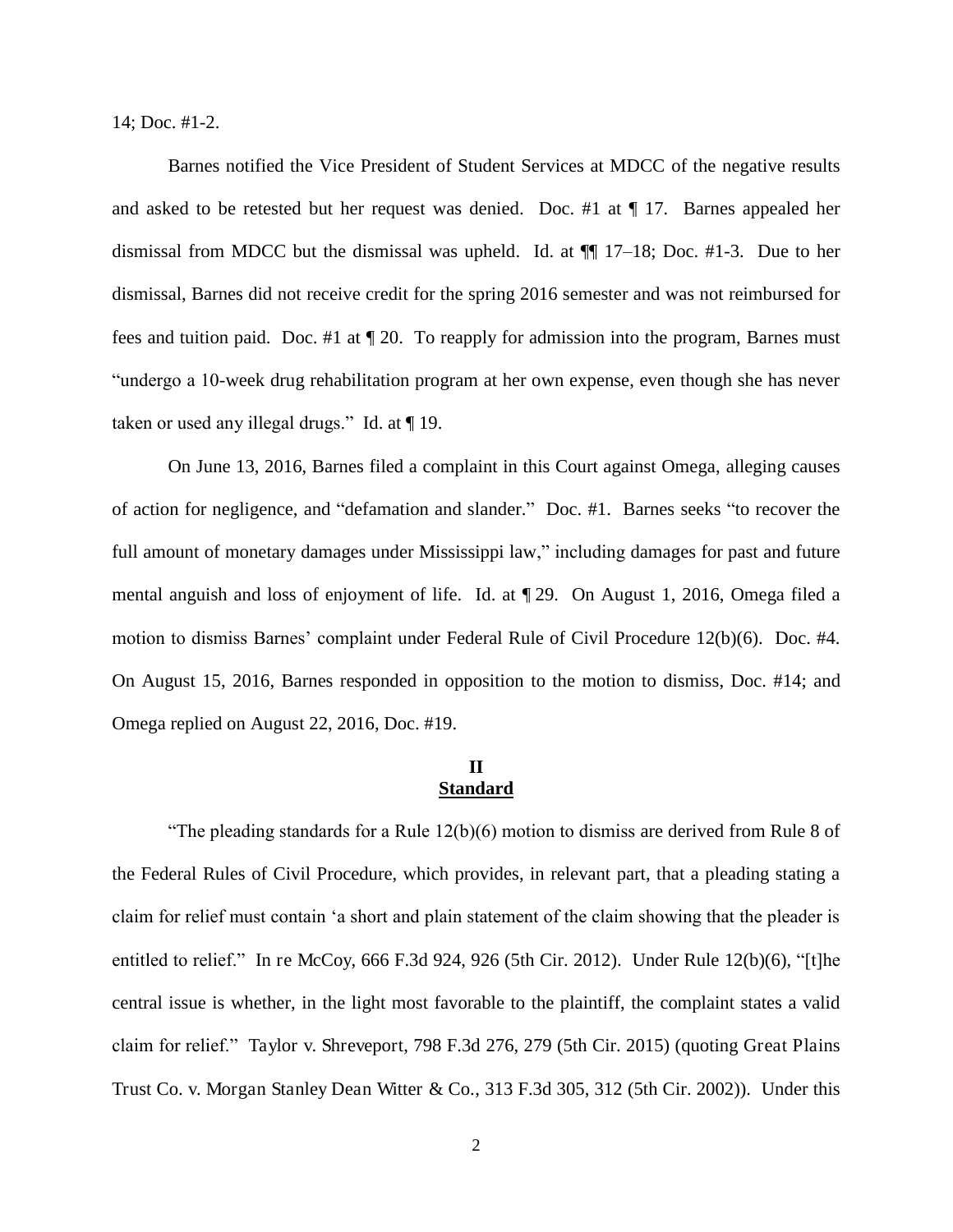standard, a court must "accept all well-pleaded facts as true." New Orleans City v. Ambac Assurance Corp., 815 F.3d 196, 199–200 (5th Cir. 2016) (internal quotation mark omitted). However, "a plaintiff's obligation to provide the 'grounds' of his 'entitle[ment] to relief' requires more than labels and conclusions, and a formulaic recitation of the elements of a cause of action will not do so." Bell Atl. Corp. v. Twombly, 550 U.S. 544, 545 (2007). Rather,

[t]o survive a motion to dismiss, a complaint must contain sufficient factual matter, accepted as true, "to state a claim to relief that is plausible on its face." A claim has facial plausibility when the plaintiff pleads factual content that allows the court to draw the reasonable inference that the defendant is liable for the misconduct alleged. The plausibility standard is not akin to a "probability requirement," but it asks for more than a sheer possibility that a defendant has acted unlawfully. Where a complaint pleads facts that are "merely consistent with" a defendant's liability, it "stops short of the line between possibility and plausibility of 'entitlement to relief.'"

Ashcroft v. Iqbal, 556 U.S. 662, 678 (2009) (quoting Twombly, 550 U.S. at 544) (internal citations omitted).

# **III**

# **Discussion**

Omega has moved to dismiss Barnes' claims for negligence and "defamation and slander."

#### **A. Negligence**

 In order to state a claim for negligence under Mississippi law, a plaintiff must allege the following elements: "(a) duty or standard of care, (b) breach of that duty or standard, (c) proximate causation, and (d) damages or injury." Arnona v. Smith, 749 So.2d 63, 66 (Miss. 1999).

 In her complaint, Barnes alleges that Omega owed her a duty "to exercise reasonable care in the performance of an accurate hair drug screening and to accurately report the results to MDCC." Doc. #1 at  $\P$  21. She contends Omega breached this duty when it conducted the hair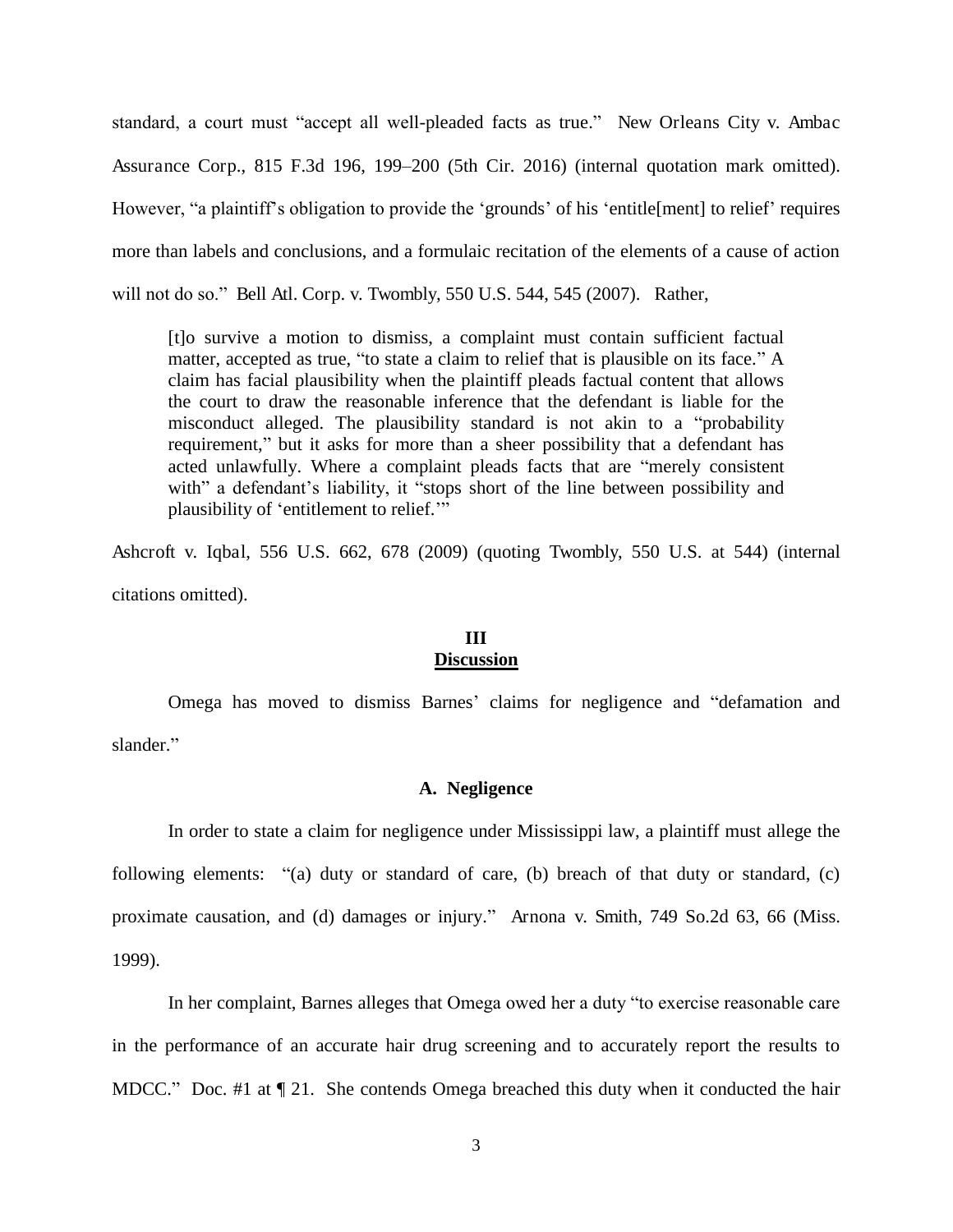drug screening in a manner "that left room for erroneous results, including, but not limited to the failure to complete and provide chain-of-custody documentation;" reported to MDCC incorrect hair drug screening results; failed to advise her and MDCC "of the risk of obtaining a false positive result for any number of reasons; and … all other acts of negligence as will be shown at trial." Id. at  $\P$  22.

 In its motion to dismiss, Omega contends that (1) it "does not owe Barnes a duty to inform her or Mississippi Delta Community College of all possible reasons for her cocainepositive drug test result;" (2) it "did not collect the hair specimen at issue, nor control the thirdparty that collected [the] hair specimen;" and (3) "her negligence claims are barred by the economic loss doctrine." Doc. #4 at 1.

#### **1. Alternative explanations**

 Omega contends that the alleged duty to Barnes to inform her and MDCC of the risk of a false positive in her cocaine positive result is "impermissibly broad" and "would require Omega to inform each of its customers and testing donors of not only alternative explanations for a cocaine positive test result, but of all possible causes of any positive drug test result." Doc. #5 at 4. It further contends that "[t]here is no precedent for the imposition of such a broad, undefined duty under Mississippi law." Id. In support, Barnes cites cases from other jurisdictions holding that a laboratory does not owe a duty to an employee to inform the employer of all possible causes of a positive alcohol or drug test result.<sup>2</sup> Id. at  $5-7$ .

 Barnes fails to defend against the argument that Omega owed her no duty to inform her or MDCC of alternative explanations for her cocaine-positive drug screening. Accordingly,

l

<sup>&</sup>lt;sup>2</sup> See Cooper v. Lab. Corp. of Am. Holdings, 181 F.R.D. 312, 322 (D.S.C. 1997) ("LCAH had no duty to Plaintiff to inform Esab of alternate reasons for the positive results. It was Esab's responsibility to educate itself regarding other reasons for the positive results, particularly after Plaintiff informed Esab that she did not consume alcohol."); SmithKline Beecham Corp. v. Doe, 903 S.W.2d 347, 354 (Tex. 1995) ("SmithKline had no duty to disclose to either [employee or employer] any information about the effect of eating poppy seeds on a positive drug test result.").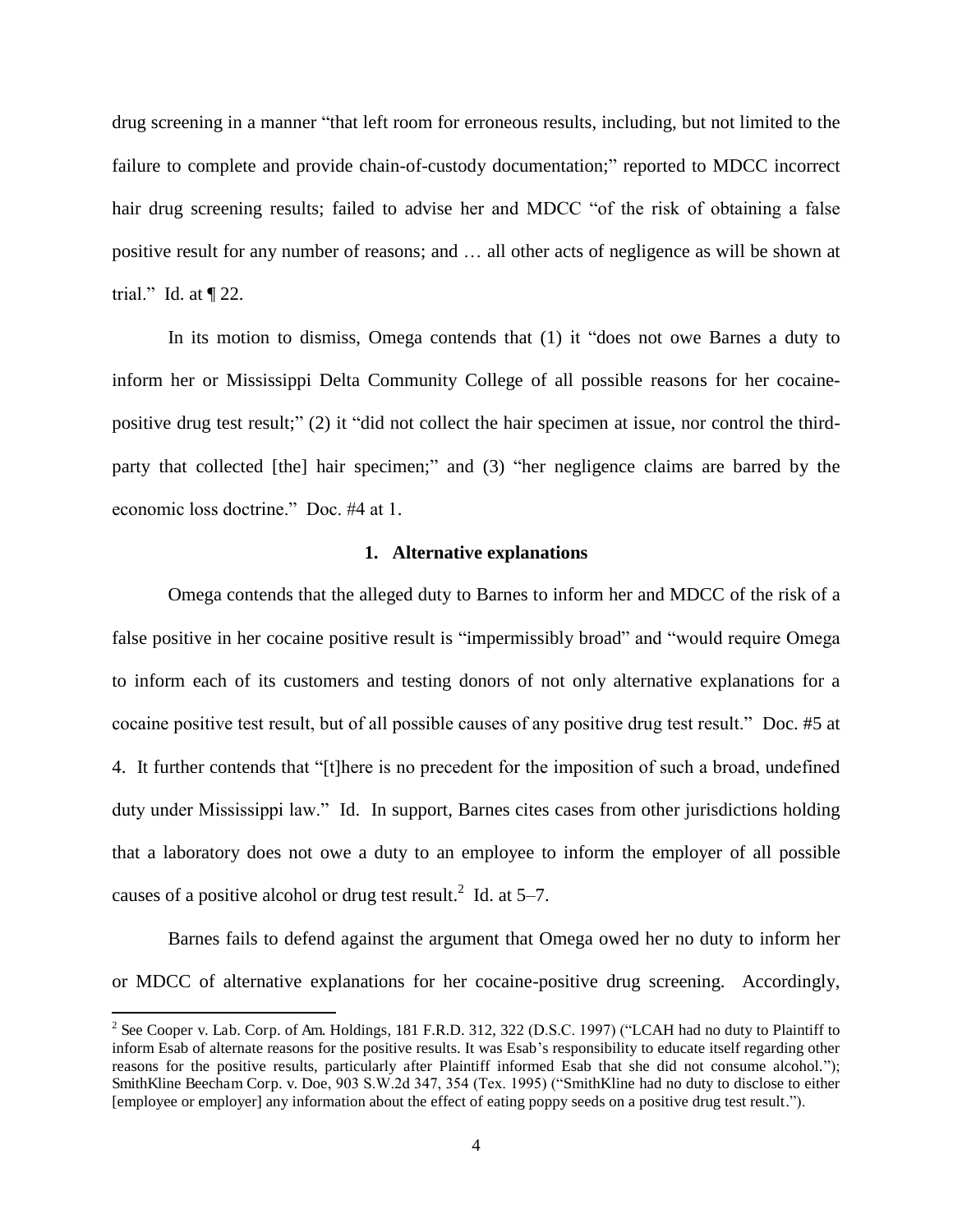Barnes's negligence claim is abandoned to the extent it is premised on the allegation that Omega failed "to advise [her] and MDCC of the risk of obtaining a false positive result for any number of reasons." See U.S. ex rel Woods v. SouthernCare, Inc., No. 3:09-cv-313, 2013 WL 1339375 at \*7 (S.D. Miss. Mar. 30, 2013) ("The Relators did not adequately brief their opposition to the Defendant's Motion to Dismiss Count Three on state law claims of fraud, suppression, and deceit. As such, they have abandoned Count Three.") (collecting cases).

# **2. Chain of custody documentation**

Barnes alleges that Omega breached its duty when it "fail[ed] to complete and provide chain-of-custody documentation." Doc. #1 at ¶ 22.a. Omega argues that because it did not collect the hair specimen, it owed Barnes no duty regarding the collection of the hair specimen by third-parties.<sup>3</sup> Doc. #5 at 8. In support of its argument, Omega cites cases holding that there is no duty to control the conduct of a third party.<sup>4</sup> Id. However, Barnes fails to address these arguments in her response. As such, her negligence claim is abandoned to the extent it is premised on the chain-of-custody allegation. Woods, 2013 WL 1339375 at \*7.

#### **3. Incorrect results**

 Omega argues that "to the extent that Barnes alleges that [it] negligently tested her hair specimen and reported 'incorrect hair drug screening results,' … Barnes's claim is barred by the economic-loss doctrine." Doc. #5 at 8. Omega contends that Barnes' "only alleged injuries are

l

<sup>&</sup>lt;sup>3</sup> Omega notes that Barnes does not allege that Omega collected the hair specimen.

<sup>&</sup>lt;sup>4</sup> See Permenter v. Milner Chevrolet Co., 91 So.2d 243, 248 (Miss. 1956) (stating in car accident case, "Ordinarily, however, in the absence of a special relationship between the parties, there is no duty to control the conduct of a third person so as to prevent him from causing harm to another."); Tanks v. NEAS, Inc., 519 F. Supp. 2d 645, 653 (S.D. Miss. 2007) (noting under Mississippi law that generally "there is 'no duty to control the conduct of another in order to protect a third person from harm,' … [except for] a special relationship … which imposes a duty upon one to control the actions of another,' 'where a special relationship gives a third person a right to protection.'") (quoting Peck v. Counseling Serv. of Addison Cty., Inc., 499 A.2d 422, 425 (Vt. 1985)); Santiago v. Greyhound Lines, Inc., 956 F. Supp. 144, 154 (N.D.N.Y. 1997) ("Santiago alleges that LSI was negligent in not providing Dr. Belmonte a procedural guide on how to collect urine samples…. No authorities have been … located … that would support such a profound extension of the elementary duty to test the sample according to the applicable standards of due care.").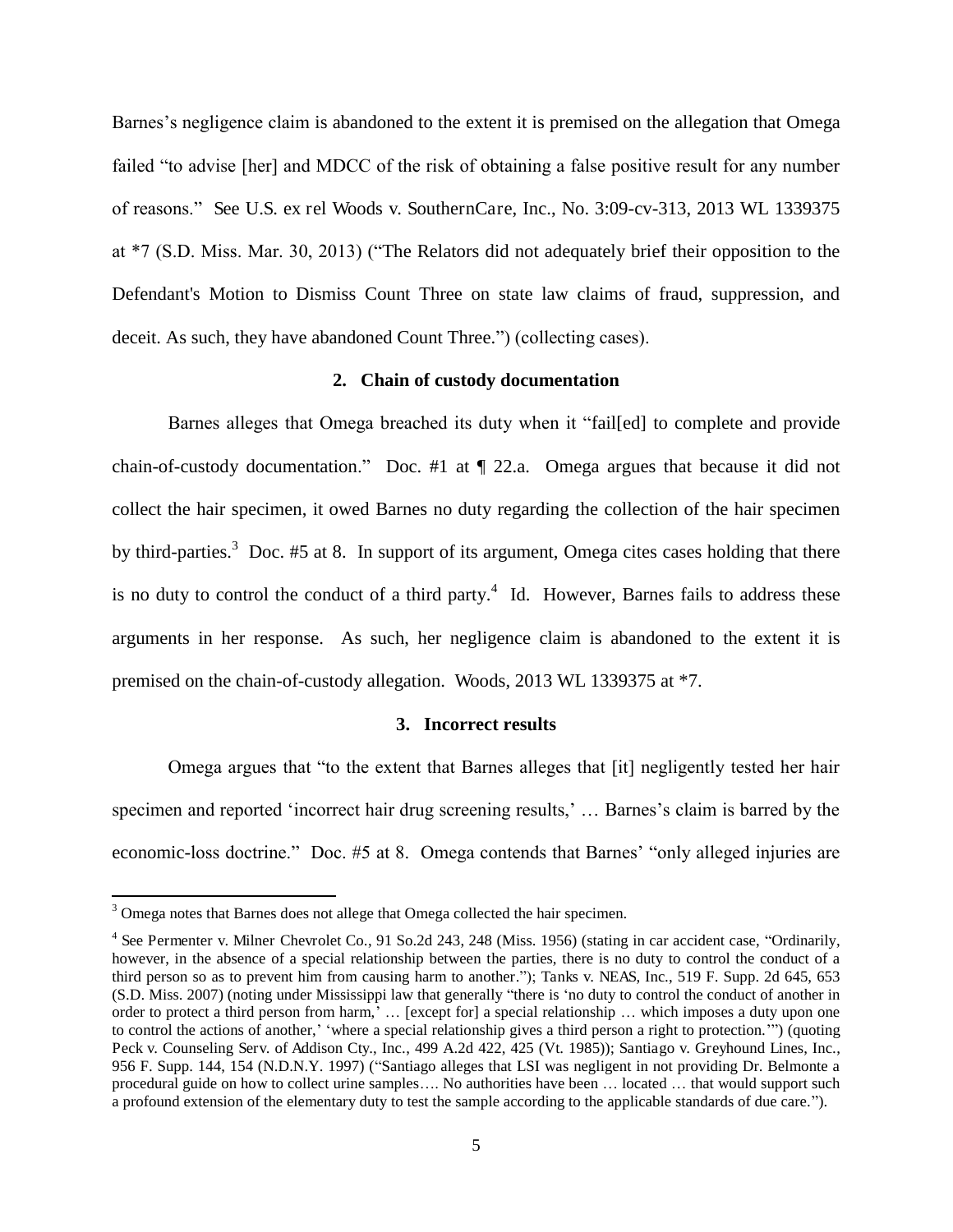the loss of tuition and dismissal from MDCC's Medical Laboratory Health Science Program." Id. at 8–9. In making this argument, Omega maintains that Barnes' "conclusory allegations of mental anguish or emotional distress are insufficient to prevent the application of the economic loss doctrine." Id. at n.6.

 In response, Barnes argues that Mississippi does not recognize the economic loss doctrine outside of the context of products liability cases; that Omega "disregards the fact that [her] complaint includes a claim for damages resulting from her past and future mental anguish and the loss of enjoyment of life;" and that the issue before the Court on a 12(b)(6) motion is not her proof of damages but "whether she has adequately plead facts that would entitle her to relief." Doc. #15 at 14, 16–17. In reply, Omega reiterates its argument that the economic loss doctrine applies<sup>5</sup> and also argues that "Barnes's mere allegation of embarrassment, humiliation, and mental anguish are not sufficient to allege an injury cognizable in a negligent infliction of emotional distress claim."<sup>6</sup> Doc. #19 at 4 & n.2.

### a. Economic Loss Doctrine

The economic loss doctrine is a rule "restricting recovery in products liability to damages for physical harm, thereby excluding recovery for purely economic damages." Ga. Flight of Del., Inc. v. Gulfport Aviation Partners, LLC, No. 1:16-cv-97, 2016 WL 3034331, at \*2 (S.D. Miss. May 27, 2016) (quoting Lyndon Prop. Ins. Co. v. Duke Levy & Assocs., LLC, 475 F.3d 268, 274 (5th Cir. 2007)). "There is 'no Mississippi caselaw applying this doctrine outside of the

 $\overline{a}$ 

<sup>&</sup>lt;sup>5</sup> Omega contends that "[i]n response to Omega's argument that her remaining theory of negligence is barred by the economic loss doctrine, Barnes argues that Omega owed her a duty of reasonable care in the testing of her hair specimen regardless of privity of contract." Doc. #19 at 4. However, the contention is incorrect. Barnes' arguments regarding duty of reasonable care were not made in relation to Omega's economic loss doctrine defense. Omega acknowledges such when it cites the portion of the response which it contends addresses the economic loss doctrine, which also addresses other jurisdictions' holdings that a duty of reasonable care does exist.

<sup>&</sup>lt;sup>6</sup> Barnes does not expressly assert a claim for negligent infliction of emotional distress. However, Omega contends that "Barnes appears to cast her negligence claim as—or akin to—a claim for negligence infliction of emotional distress …." Doc. #19 at 4.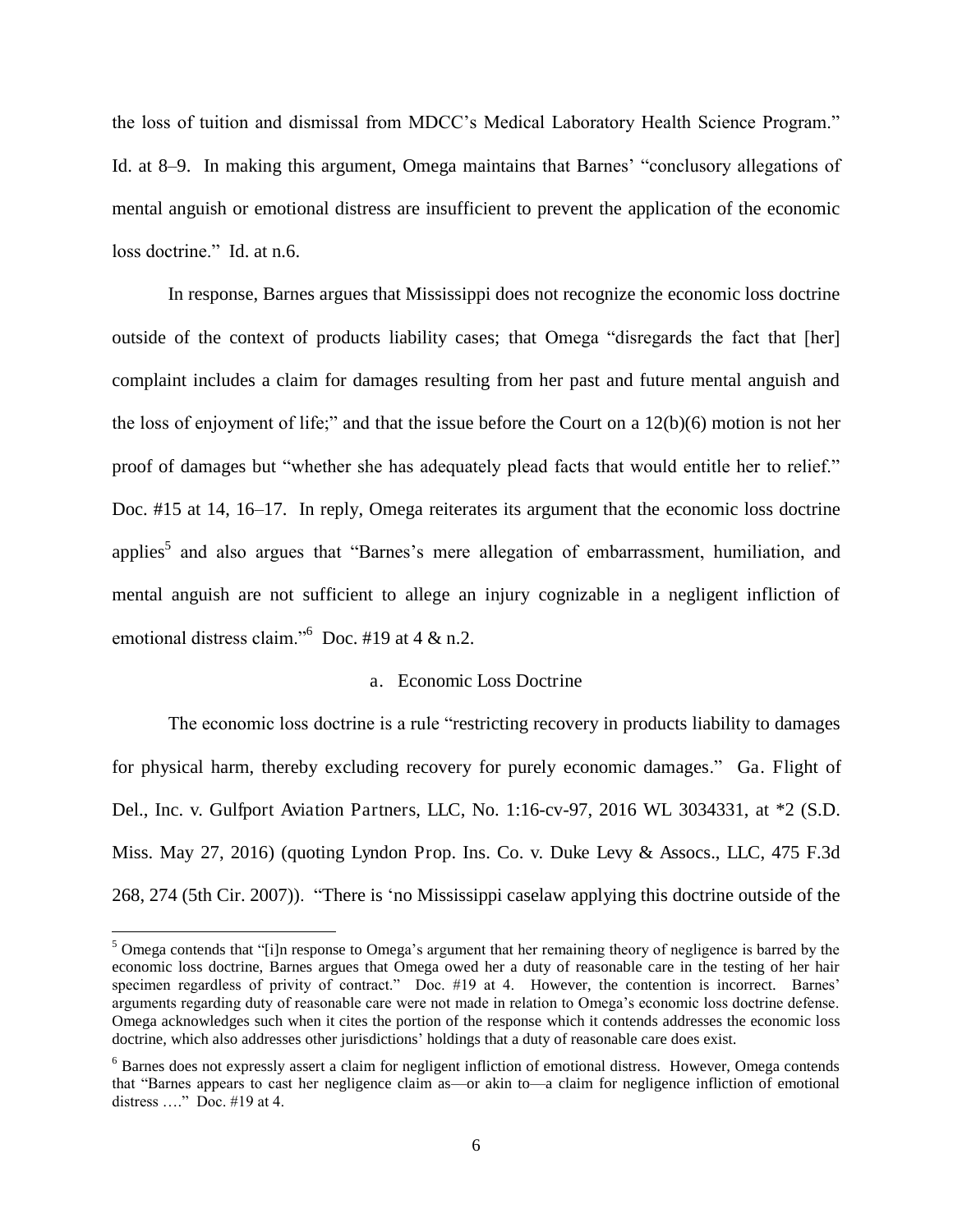realm of products liability."<sup>7</sup> Id. (quoting Lyndon Prop., 475 F.3d at 274). Therefore, this Court declines to apply the economic loss doctrine to this case. See Walker v. Williamson, 131 F. Supp. 3d 580, 594–95 (S.D. Miss. 2015) (citing Lyndon Prop., 475 F.3d at 274) ("Because Mississippi courts do not apply [the economic loss doctrine] rule in anything but products liability cases and the Mississippi Supreme Court has given no clear indication of adopting it in other cases, this Court must decline to apply the rule as well.").

#### b. Damages

 Regarding her negligence claim, Barnes alleges that "[a]s a direct and proximate result of Defendant's … acts of negligence, Plaintiff suffered substantial harm, including, but not limited to, dismissal from school only months before graduation, severe mental anguish and emotional distress, embarrassment, humiliation, and she will continue to suffer harm and damages as set forth and prayed for below."<sup>8</sup> Doc. #1 at  $\P$  23. Set forth below, in the damages section of her complaint, Barnes alleges that "[a]s a direct and proximate result" of Omega's negligence, she is "entitled to recover the full amount of monetary damages under Mississippi law to include … [p]ast and future mental anguish … and … [t]he loss of enjoyment of life." Id. at ¶ 29. Finally, in the complaint's prayer for relief, Barnes demands a judgment against Omega "in an amount in excess of the jurisdictional minimum of this Court, for all costs of this action, pre-judgment and post-judgment interest and for all other relief deemed proper." Id. at 6. These allegations, considered together at this stage, are sufficient to allege the damages element of Barnes'

l

<sup>&</sup>lt;sup>7</sup> "In this diversity case, [the Court] seek[s] to apply the law of Mississippi as [it] believe[s] the Supreme Court of Mississippi would." Lyndon Prop., 475 F.3d at 274.

<sup>&</sup>lt;sup>8</sup> Barnes argues in her response to the motion to dismiss that the alleged mental anguish emotional distress, embarrassment, and humiliation were a foreseeable consequence of Omega's negligent conduct. Doc. #15 at 13–14, 16–17.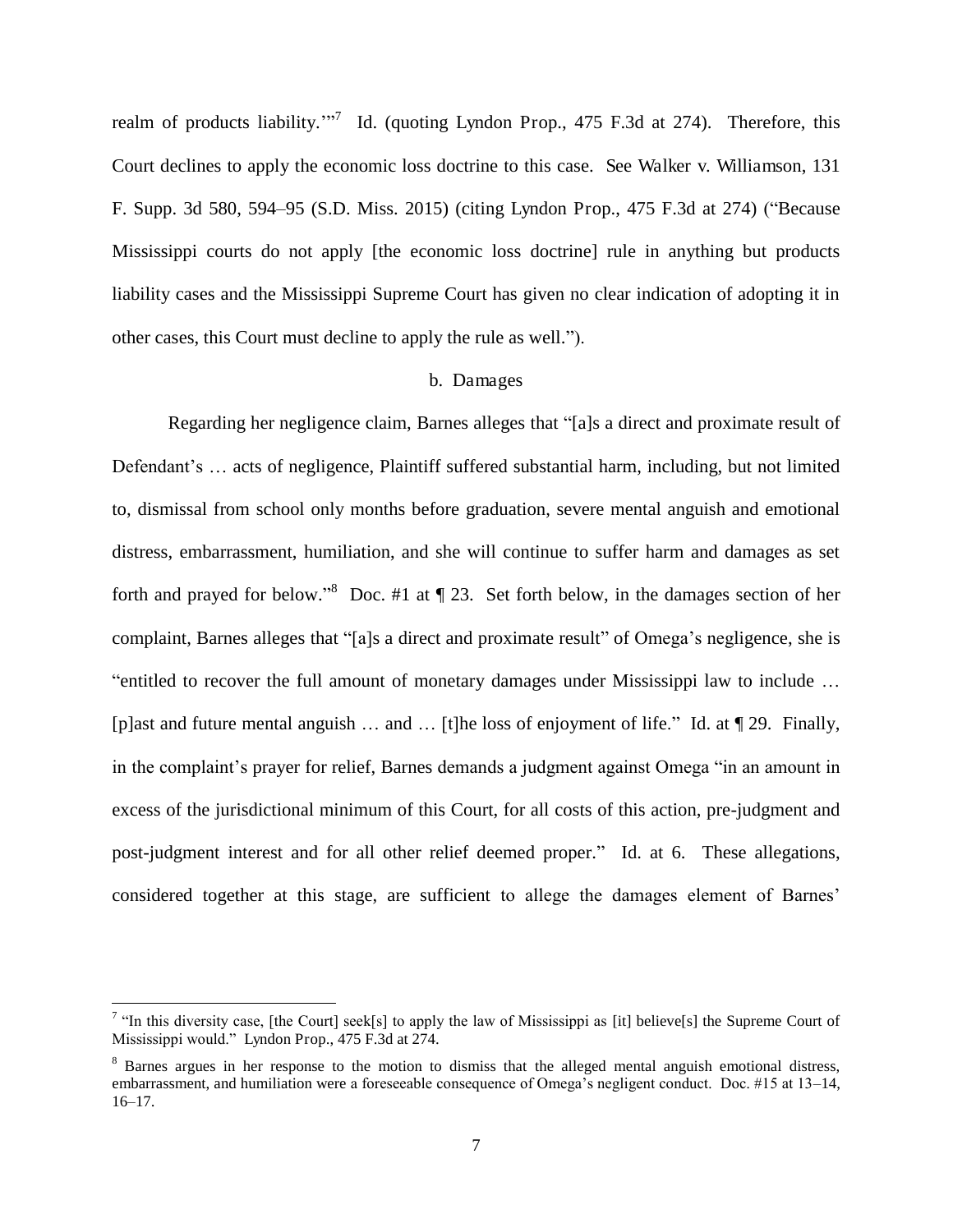negligence claim.<sup>9</sup>

l

### **B. Defamation and Slander**

 "Defamation is that which tends to injure reputation[] in the popular sense; to diminish the esteem, respect, goodwill or confidence in which the plaintiff is held, or to excite adverse, derogatory or unpleasant feelings or opinions against him." Speed v. Scott, 787 So.2d 626, 631 (Miss. 2001) (internal quotation marks omitted). Under Mississippi law, in order to establish a defamation claim there must be "a false and defamatory statement concerning the plaintiff, an unprivileged publication to a third party, fault amounting at least to negligence on the part of the publisher, and either actionability of the statement irrespective of special harm or existence of some special harm caused by publication." 10 Eselin-Bullock & Assocs. Ins. Agency, Inc. v. Nat*'*l Gen. Ins. Co., 604 So.2d 236, 241 (Miss. 1992).

"When analyzing defamation claims, Mississippi courts employ a bifurcated process." Eckman v. Cooper Tire & Rubber Co., 893 So.2d 1049, 1052 (Miss. 2005). "First, the Court must determine whether the occasion called for a qualified privilege. If a qualified privilege does exist, the Court must then determine whether the privilege is overcome by malice, bad faith, or abuse." Id. Qualified privilege covers "[a] communication made in good faith and on a subject matter in which the person making it has an interest, or in reference to which he has a duty, … if made to a person or persons having a corresponding interest or duty, even though it contains matter which without this privilege would be slanderous." Barmada v. Pridjian, 989 So.2d 359,

<sup>&</sup>lt;sup>9</sup> In arguing that Barnes' "only alleged injuries are the loss of tuition and dismissal from MDCC's Medical Laboratory Health Science Program," Omega acknowledges that Barnes has alleged damages beyond those related to emotional distress. Doc. #5 at 8–9. While Omega has also challenged the sufficiency of Barnes' allegations of emotional distress damages, such need not be analyzed at this time given the Court's finding that Barnes has alleged enough to state a negligence claim and given the Court's ruling below that Barnes will be given the opportunity to amend her complaint.

 $10$  Slander is the oral form of defamation and requires that the same elements be established. Speed, 787 So.2d at 631.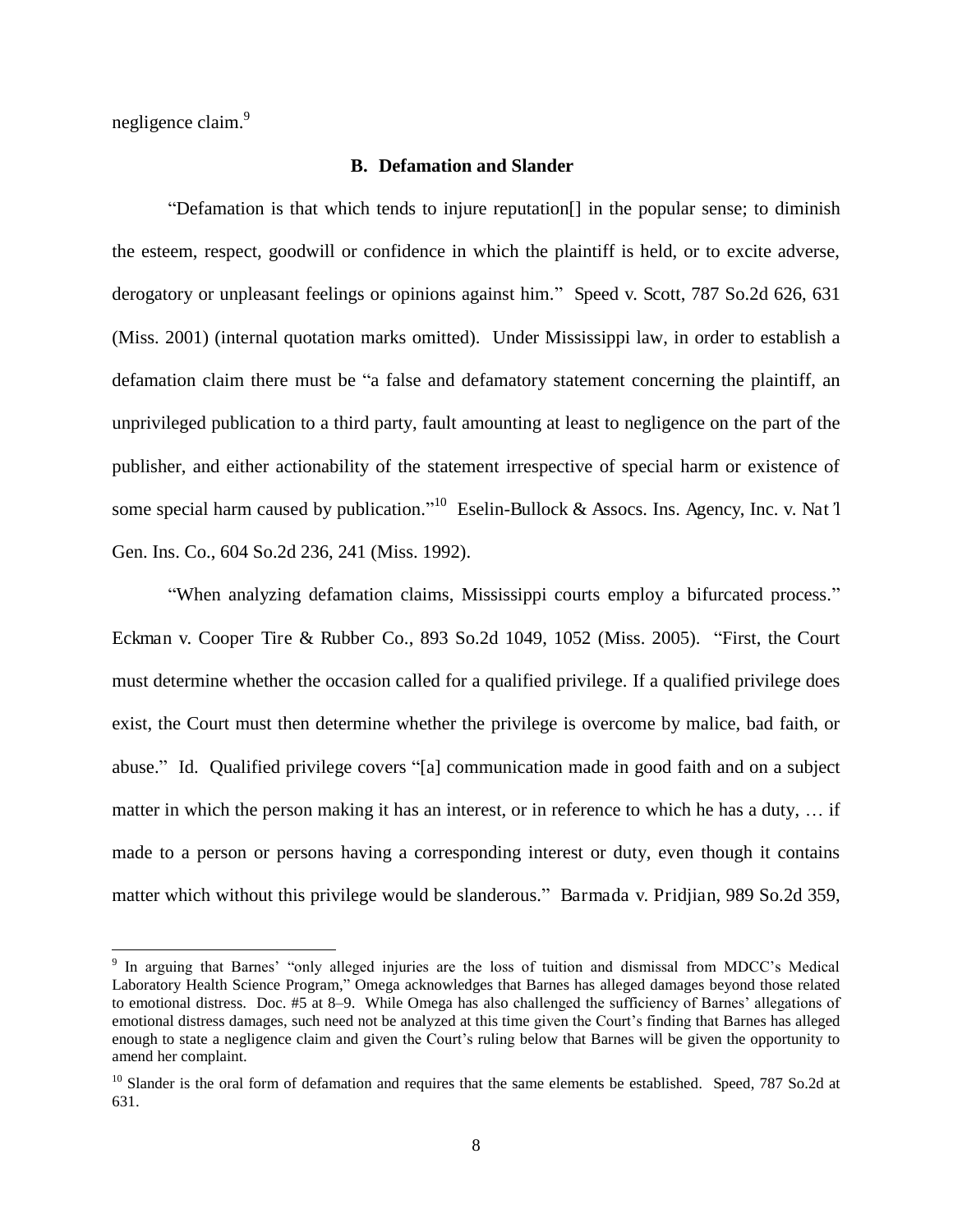362 (Miss. 2008).

 Barnes alleges in her complaint that the positive drug test results showing that she had ingested large amounts of cocaine were false and that this false information "has been disclosed to individuals other than those designated to receive such information … including, but not limited to, individuals on the MDCC administrative staff and/or [Barnes'] MDCC classmates." Doc. #1 at  $\P$  25. Barnes also alleges that as a result of the disclosure of this false information, she "has suffered humiliation and both her personal life and reputation have endured great harm as a result." Id. at ¶ 26.

 Omega argues that Barnes' defamation claim fails as a matter of law because it had a legitimate and direct interest in reporting its laboratory testing results to MDCC; therefore, it was protected by qualified privilege. Doc. #5 at 12. Omega also points out that Barnes fails to identify the party that improperly disclosed the positive drug test result to MDCC's administrative staff and her classmates. Id. In her response, Barnes fails to address Omega's defense that she failed to identify the party responsible for the allegedly improper disclosure.

 Omega is correct that, although Barnes alleges that the false positive result has been published to MDCC administrative staff and/or her MDCC classmates, she does not allege that Omega was the publisher of this information. As pointed out by Omega, Barnes fails to identify who improperly disclosed the positive drug tests results to MDCC administrative staff and/or her classmates. In order to establish a claim for defamation, a person must show that the "unprivileged publication" to a third party was the fault, amounting at least to negligence, of the publisher. Barnes has not alleged that Omega was the publisher of the allegedly false information; therefore, her claims for defamation and slander must be dismissed as a matter of law.